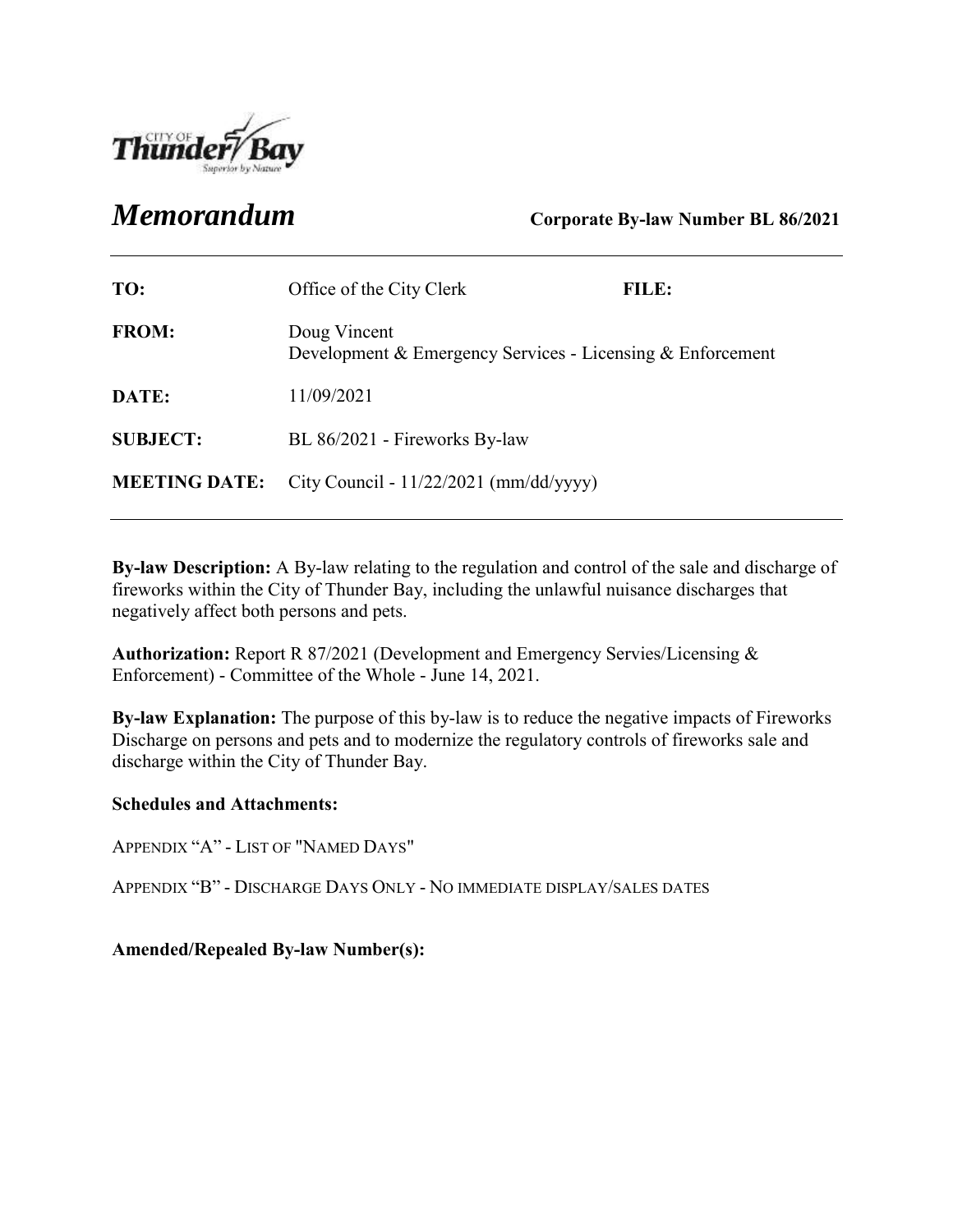

## THE CORPORATION OF THE CITY OF THUNDER BAY BY-LAW NUMBER BL 86/2021

A By-law relating to the regulation and control of the sale and discharge of fireworks within the City of Thunder Bay, including the unlawful nuisance discharges that negatively affect both persons and pets.

## Recitals

1. Section 10(2), paragraph 6, of the *Municipal Act, 2001*, authorizes a municipality to pass by-laws for the health, safety and well-being of persons,

2. Section 121 of the *Municipal Act*, 2001authorizes a municipality to prohibit and regulate the sale of fireworks and the setting off of fireworks;

3. Pursuant to Section 128 of the *Municipal Act*, 2001, The Council of the Corporation of the City of Thunder Bay has the power to prohibit and regulate with respect to public nuisances, including matters that, in the opinion of council, are or could become or cause public nuisances, and that the opinion of council under this section, if arrived at in good faith, is not subject to review by any court;

4. Section 429 of the *Municipal Act*, 2001, provides that the municipality may establish a system of fines for offences under a by-law, including designating continuing or multiple offences and establishing a system of escalating fines or minimum fines;

5. Section 444(1) of the *Municipal Act*, 2001, provides that if a municipality has authority by by-law or otherwise to direct or require that be discontinued, the municipality may, in the same or another by-law direct that, in default of it not being done by the person directed or required to do it, such matter or thing shall be prevented by municipal actions at the person's expense;

6. City Council considers the illegal discharges of fireworks, within the City boundaries are extremely disturbing to some inhabitants and/or their pet companions and does create a public nuisance, and furthermore may create a hazard to public health and safety;

## ACCORDINGLY, THE COUNCIL OF THE CORPORATION OF THE CITY OF THUNDER BAY ENACTS AS FOLLOWS:

## **1.0 DEFINITIONS**

For the purposes of this By-law, the following terms shall have the definitions set out below:

"**Act**" means the Explosives Act. R.S.C. 1985. c. E-17.

"**Business Days**" means any regular business week-day but does not include weekend days or statutory holidays.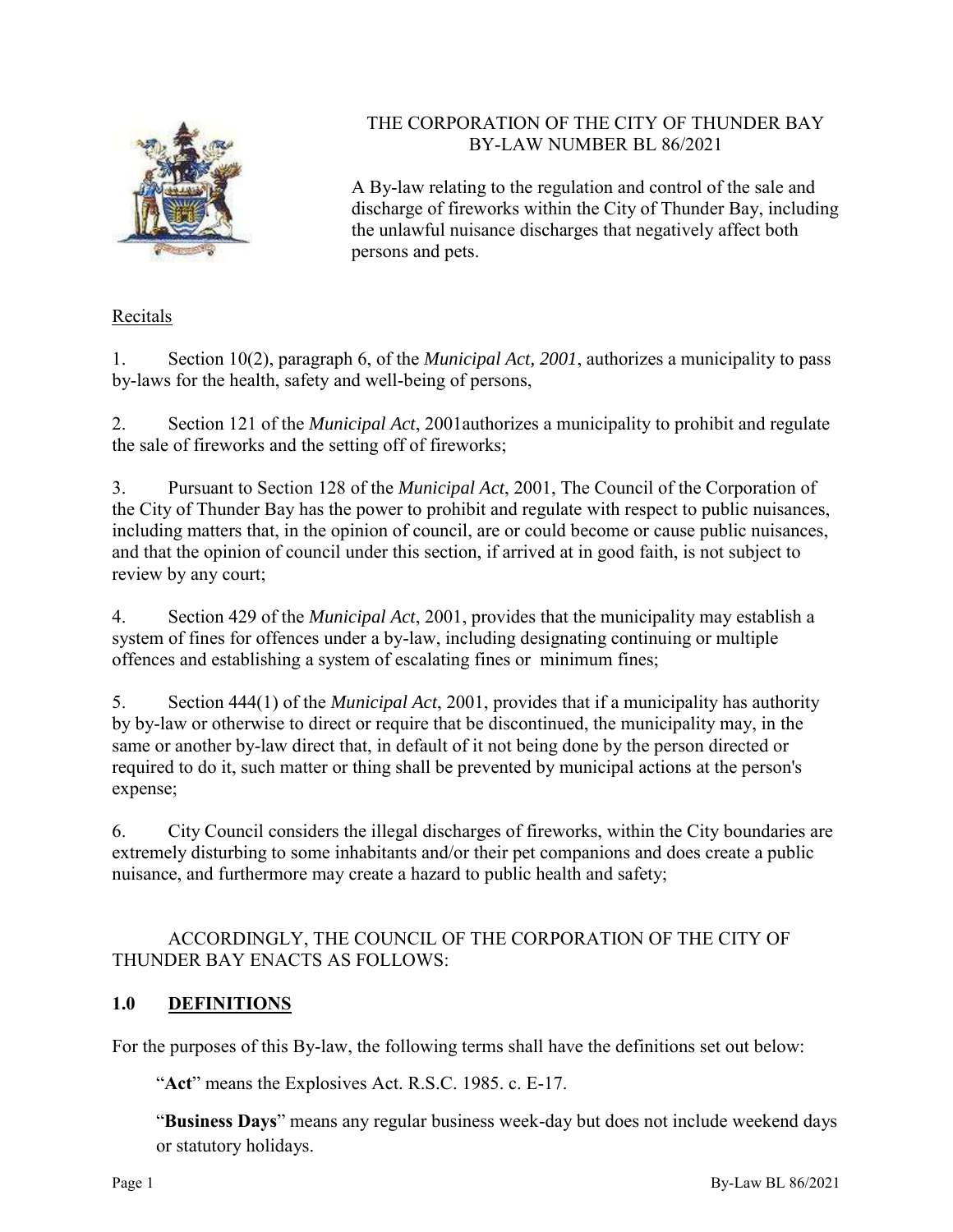"**City**", means The Corporation of the City of Thunder Bay.

"**City Property**", any lands owned by the City or under the City's control through a lease or other instrument.

"**Discharge**" when used in relation to fireworks, prohibited fireworks and firecrackers, includes firing, igniting, exploding and setting of such articles or causing the setting off of such articles.

"**Display Fireworks**" means High Hazard Fireworks and both terms shall have interchangeable meanings.

"**Display Fireworks Permit**" means a written authorization by the City's Fire Chief for the discharge of display fireworks which would otherwise be prohibited by this by-law, subject to any terms and conditions that may be imposed on such authorization.

"**Display Fireworks Manual**" means the manual published from time to time by the Explosives Branch of Natural Resources Canada, or any publication in substitution therefor that applies to display fireworks.

"**Dusk**" means the period of the evening, one half-hour before the astronomical sunset time determined for that date and geographic location and elevation, until darkness begins.

"**Emergency Response**" for the purpose of establishing a nuisance event, means a priority response, where emergency lights are activated by responding vehicle(s), including member of police, fire and ambulance.

"**Evening of preceding day**" when used in association of the "Named Days" only, means the evening of the day, prior to each "Named Day" and specifically begins at Dusk, until midnight of that same evening.

"**Explosives Act**" means the *Explosives Act* (R.S.C. 1985, c.E-17) and the regulations enacted thereunder from time to time or any act or regulations enacted in substitution therefor.

"**Explosive Regulations**" means the Explosives Regulations, C.R.C., c.599 as amended issued under the *Explosives Act*, and any regulations enacted from time to time in substitution therefor.

"**Family Fireworks**" means low hazard fireworks and both terms shall have interchangeable meanings.

"**Family Fireworks Discharge Permit**" means written authorization from the City's Fire Chief to discharge family fireworks on a date that is otherwise prohibited by this by-law, subject to any terms and conditions that may be imposed on such authorization.

"**Fire Chief**", means the City of Thunder Bay Fire Chief or their designate(s).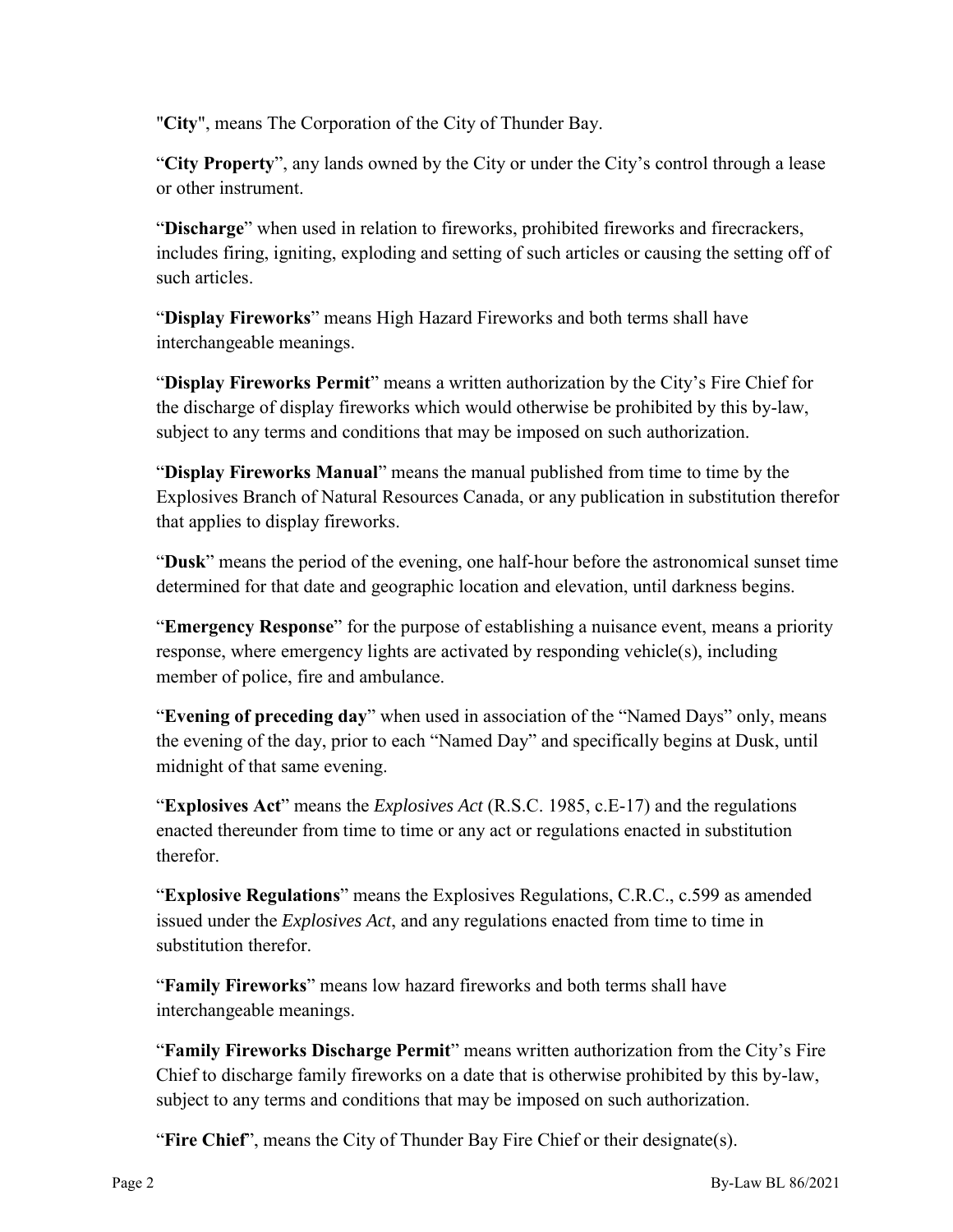"**General Manager**", shall mean the General Manager, Development and Emergency Services Department, City of Thunder Bay, or their designate(s).

"**High Hazard Fireworks**", also known as Display Fireworks, means High Hazard Fireworks generally used for recreation that are classified under Class 7, Subdivision 2 of Division 2 under the Explosives Regulations and includes, but not limited to, rockets, serpents, shells, bombshells, tourbillions, maroons, large wheels, bouquets, barrages, bombardos, waterfalls, fountains, batteries, illuminations, set pieces and pigeons.

"**Highway**", for the purposes of this by-law, means a common and public highway or part of a highway, and includes the sidewalk and boulevard and any bridge, trestle, viaduct or other structure forming part of the highway, owned or under the jurisdiction of the City.

"**Law Enforcement Officer**" means any person authorized to perform an inspection required for the purpose of the administration or enforcement of the by-law and shall include a municipal law enforcement officer, any member(s) of the City's Fire department or a member of the Thunder Bay Police Service.

"**Lawful Tenant**" means a person lawfully engaged in a residential tenancy agreement pursuant to the *Residential Tenancies Act*; lawful tenancy will have corresponding meaning.

"**Low Hazard Fireworks**", also called Family Fireworks, mean low hazard fireworks generally used for recreation that are classified under Class 7, Subdivision 1 of Division 2 of the Explosives Regulations, and includes but not limited to fireworks showers, fountains, gold rain, lawn lights, pinwheels, Roman candles, volcanoes, sparklers and other similar devices.

"**Manager**", shall mean the Manager of Licensing and Enforcement Division, Development and Emergency Services Department, City of Thunder Bay, or their designate(s).

"*Municipal Act*" means the *Municipal Act*, 2001, S.O. 2001, c. 25, as amended.

"**Nuisance Event**" means, the inappropriate, illegal, careless or reckless discharge of fireworks from a property that has caused neighbour(s) to call for emergency service response, to ensure the health and safety of, either the neighbours surrounding the property or persons on the subject property, or both.

"**Occupant (lands**)", shall be the person(s) who lawfully occupy a parcel of land and includes the registered owner(s) of said land and could include a lawful tenant.

"**Officer**", shall include a Law Enforcement Officer or a Police Officer.

"**Owner (lands)**", shall have the same meaning as "Registered Owner".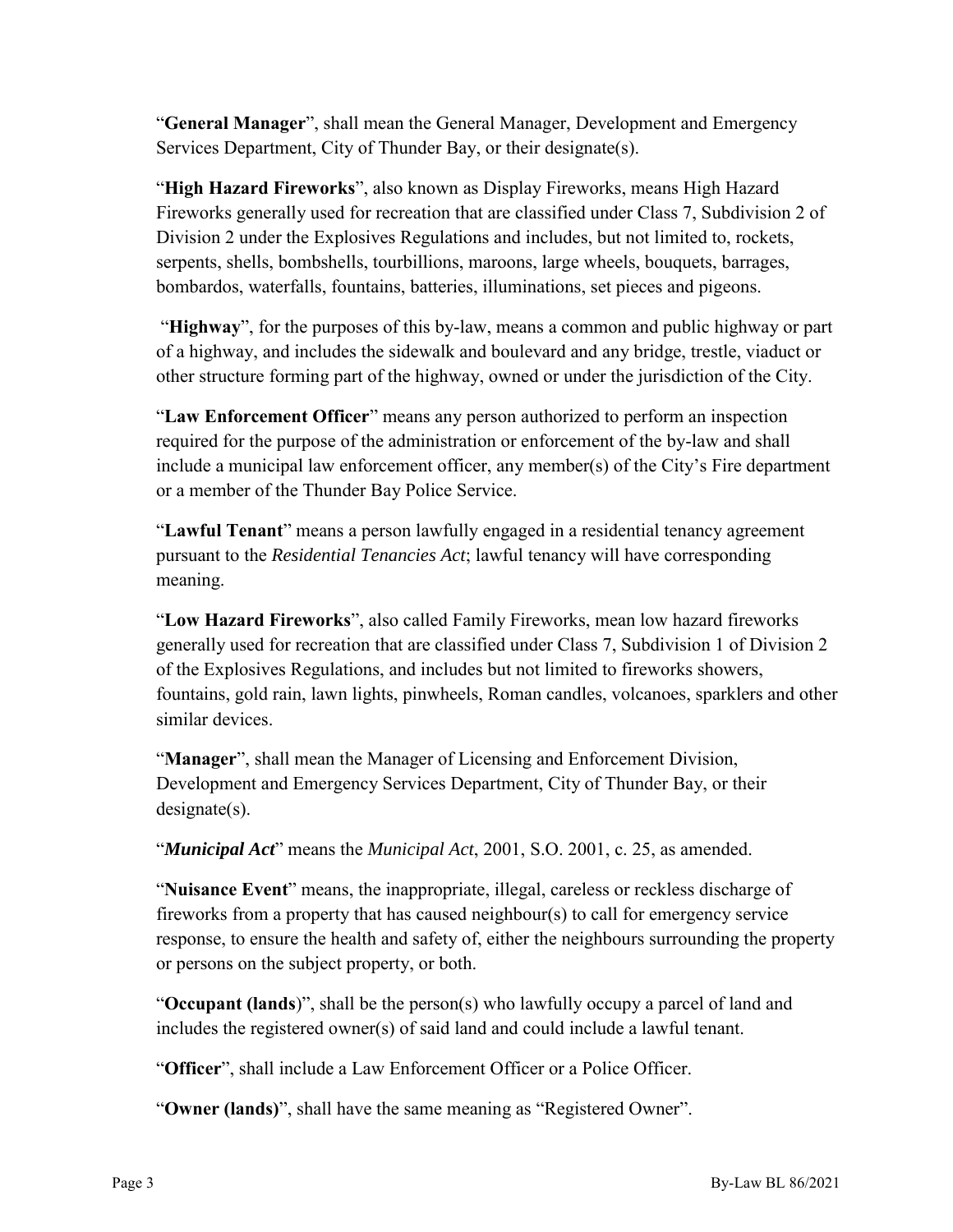"**Permitted Fireworks**" mean fireworks that are not Prohibited Fireworks and are within the class of explosives of family fireworks, also known as low-hazard fireworks.

"**Person**", shall include a corporation.

"**Private Property**", shall be property other than the lands owned or under control of the City.

"**Prohibited Fireworks**" are any fireworks that are not included on the most recent list of authorized fireworks as published from time to time by the Explosives Regulatory Division of natural resources Canada, or their successors, and includes, but not limited to, cigarette loads or pings, exploding matches, sparkling matches, ammunition for miniature tie clip, cufflink or keychain pistols, auto alarms or jokers, cherry bombs, M-80 and silver salutes and flash crackers, throw down and step down torpedoes, and cracking balls; exploding golf balls, stink bombs and smoke bombs, tear gas pens and launchers, party peppers and table bombs, table rockets and battle rockets, fake firecrackers and other trick devices or practical jokes.

"**Property**" means a building or structure or part of a building or structure, and includes the lands and premises appurtenant to the building or structure and all mobile buildings, mobile structures or in the case where buildings or structures are not present, the vacant land.

"**Property Owner**", shall have the same meaning as Registered owner.

"**Pyrotechnician**" means a person certified under the Explosives Act as a theatrical user, an assistant, a pyrotechnician or special effects pyrotechnician and is qualified to purchase and supervise the display of theatrical fireworks under the Explosives Act.

"**Pyrotechnics Special Effects Manual**" means the pyrotechnics special effects manual as published from time to time by the Explosives Branch of Natural Resources Canada, or any publication in substitution therefor that applies to theatrical fireworks.

"**Registered Owner**", shall mean the actual owner or owners of the lands at issue, identified as having title to that land parcel, by the Ontario Land Registry;

"*Residential Tenancies Act*" means the *Residential Tenancies Act*, 2006, S.O. 2006, c. 17, as amended.

"**Tenant**" means a person(s) that meets the definition as set out in the *Residential Tenancies Act*.

"**Theatrical Discharge Permit**" means written authorization from the City's Fire Chief to discharge theatrical fireworks, which would otherwise be prohibited by this by-law, subject to any terms and conditions that may be imposed on such authorization.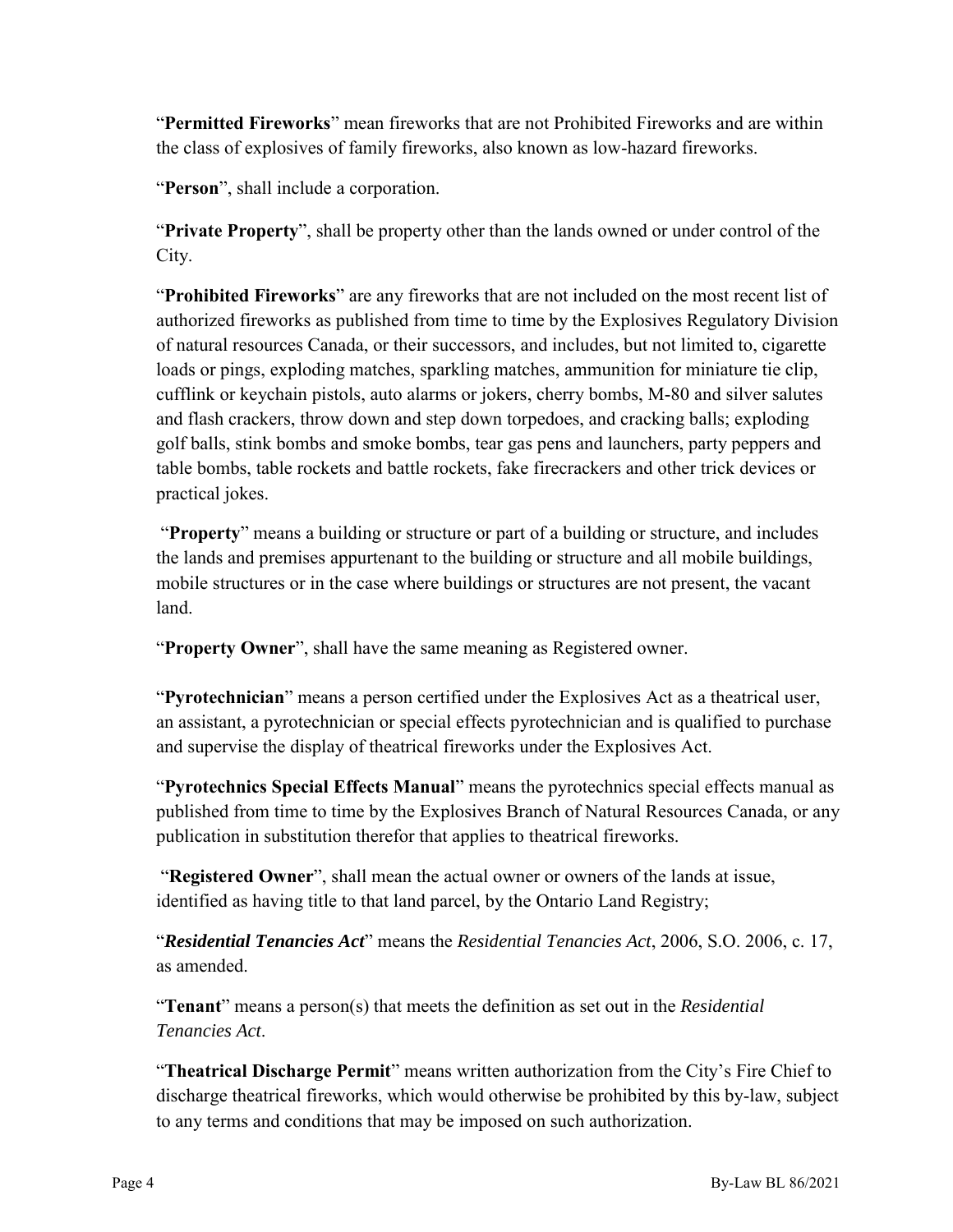"**Theatrical Fireworks**" means explosives that are classified under Class 7, Subdivision 5 of Division 2 of the Explosives Regulations and any authorized explosive of a class set out in Section 6 of the Explosive Regulations that is made, manufactured or used to produce a pyrotechnic theatrical effect in connection with a motion picture, theater or television production, or as a performance, before a live audience.

"**User Fee By-law**", shall be the annual schedule of user fees, approved by Council.

## **2.0 GENERAL**

2.1 No person shall possess, sell or set off any fireworks not authorized by the Explosives Regulatory Division of the Government of Canada.

2.2 No person shall sell fireworks to a person under the age of 18 years.

2.3 No person shall sell or supply fireworks to a person who appears to be under twenty-five years of age, without proof of age

2.4 No person shall knowingly sell or supply fireworks to a person who is not buying for their personal use but for a person who is under eighteen years of age.

2.5 A person may set off Permitted Fireworks subject to the restrictions of the by-law.

2.6 No person shall discharge or cause the discharge of any fireworks:

- a) In, on or into any building, structure or motor vehicle;
- b) On or into any highway, street, lane, square, public park or other public place;
- c) Within one hundred (100) meters of any place explosives, gasoline or other highly flammable substances are sold or stored;
- d) Without limiting subsection 2.0, on any land other than land belonging to, or under the control of, the person discharging the family fireworks, or on other private property where the prior written consent of the owner has been obtained; Proof of such consent shall be provided to the Fire Chief or other law enforcement officer upon request; and
- e) In a manner that may create a nuisance or unsafe condition, risk of fire or injury or damage to any person or property.

2.7 Every person who discharges family fireworks shall provide and maintain fully operational fire extinguishing equipment, being a minimum of a 2A40BC fire extinguisher, ten liter pressurized water unit or a fully charged garden hose, ready and accessible at all times when family fireworks are being discharged and for a reasonable period thereafter, at the fireworks discharge site.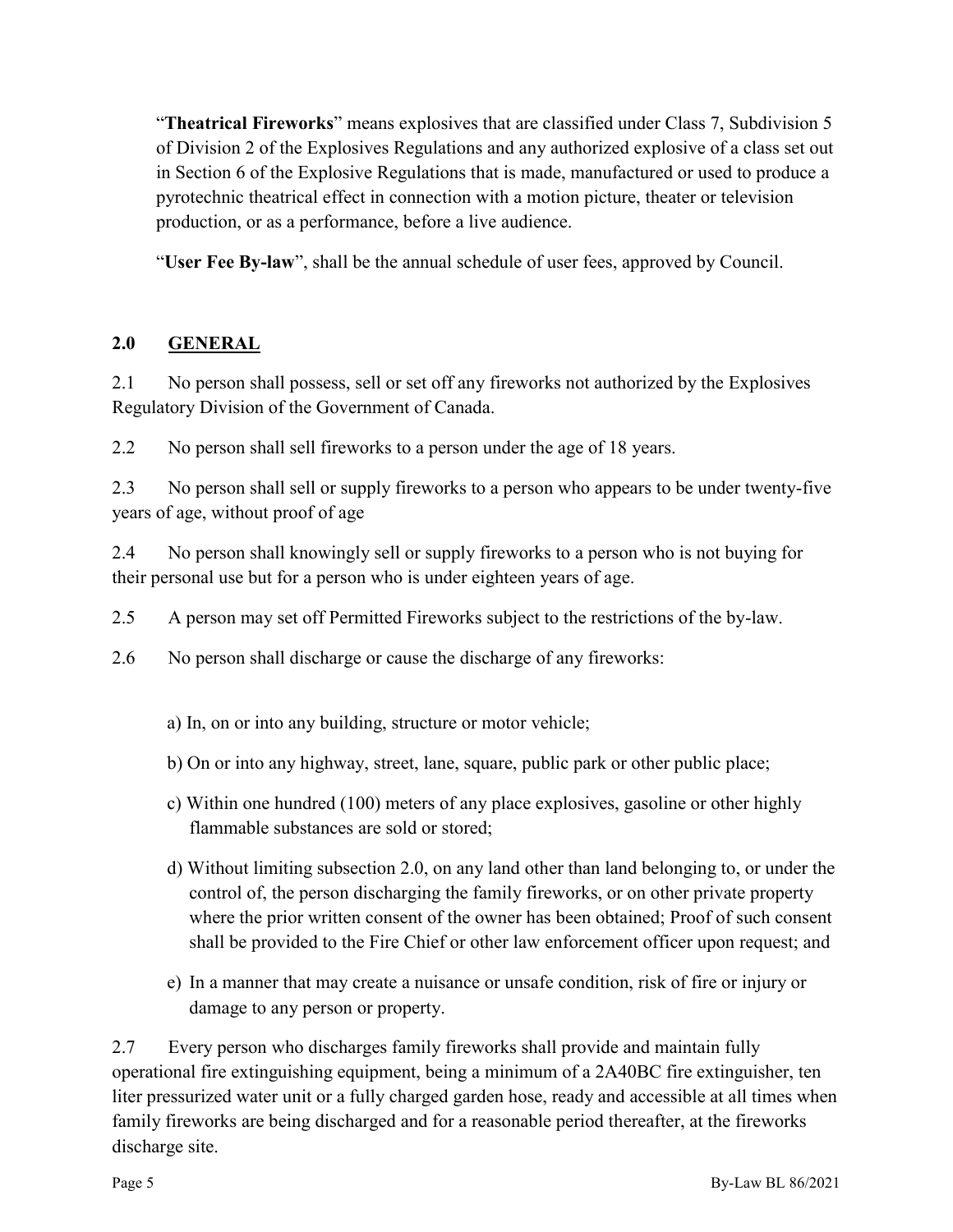## **3.0 ILLEGAL OR NUISANCE ACTIVITIES – OWNER/TENANT ALSO RESPONSIBLE**

3.1 Where activities occur on or originate from persons located on private property, that are contrary to the provisions of this by-law, in addition to any individual(s) who may have committed the illegal act(s), the owner(s) of property, who also reside at that property, shall be deemed to commit the same offence(s), by allowing or permitting those actions to occur or continue to occur on their property, at any time relevant, unless at that time:

- a) In the case of vacant lands, where the owner does not reside at that location and the lands are properly posted to prohibit trespassing, and persons enter without the owners knowledge and without express written permission of the owner, then the owner shall not be held responsible or deemed to have committed an offence, or
- b) Where person(s) have entered committed offences against the wishes of the owner and refuse to leave, or in the case of a tenancy where the owner does not reside on the same property, against the wishes of the lawful tenant and person(s) have committed offences and refuse to leave, and the police were called by the owner/lawful tenant and subsequently attend; then owner /lawful tenant shall not be held responsible or deemed to have committed any offence.

3.2 No owner(s) of property or tenant of property, upon which they maintain a residence, shall cause or permit unlawful activities upon the property, which contravenes provisions of the Fireworks By-law, to occur or to continue to occur on that property.

3.3 Every owner of property, or tenant of property, upon which they maintain a residence, shall take whatever steps are reasonable necessary to educate persons on the property to the provisions of the by-law and to prevent persons from committing and offence.

3.4 Notwithstanding section 3.1 above, that deems the owner(s) of property responsible for illegal fireworks activities, with exceptions, that are committed at or on their property, where they also have primary access to a residence, where:

- a) The property is under the control of a legal tenant, that can be identified in a lawful tenancy agreement, and
- b) The owner(s) of property do not reside on the same property and are considered landlord(s) under the Residential Tenancies Act, and
- c) The owner(s) of subject property do not reside in or upon another adjoining property or unit, regardless if it is the same address or different, where they can easily observe and or regulate unwanted activities on their rental property.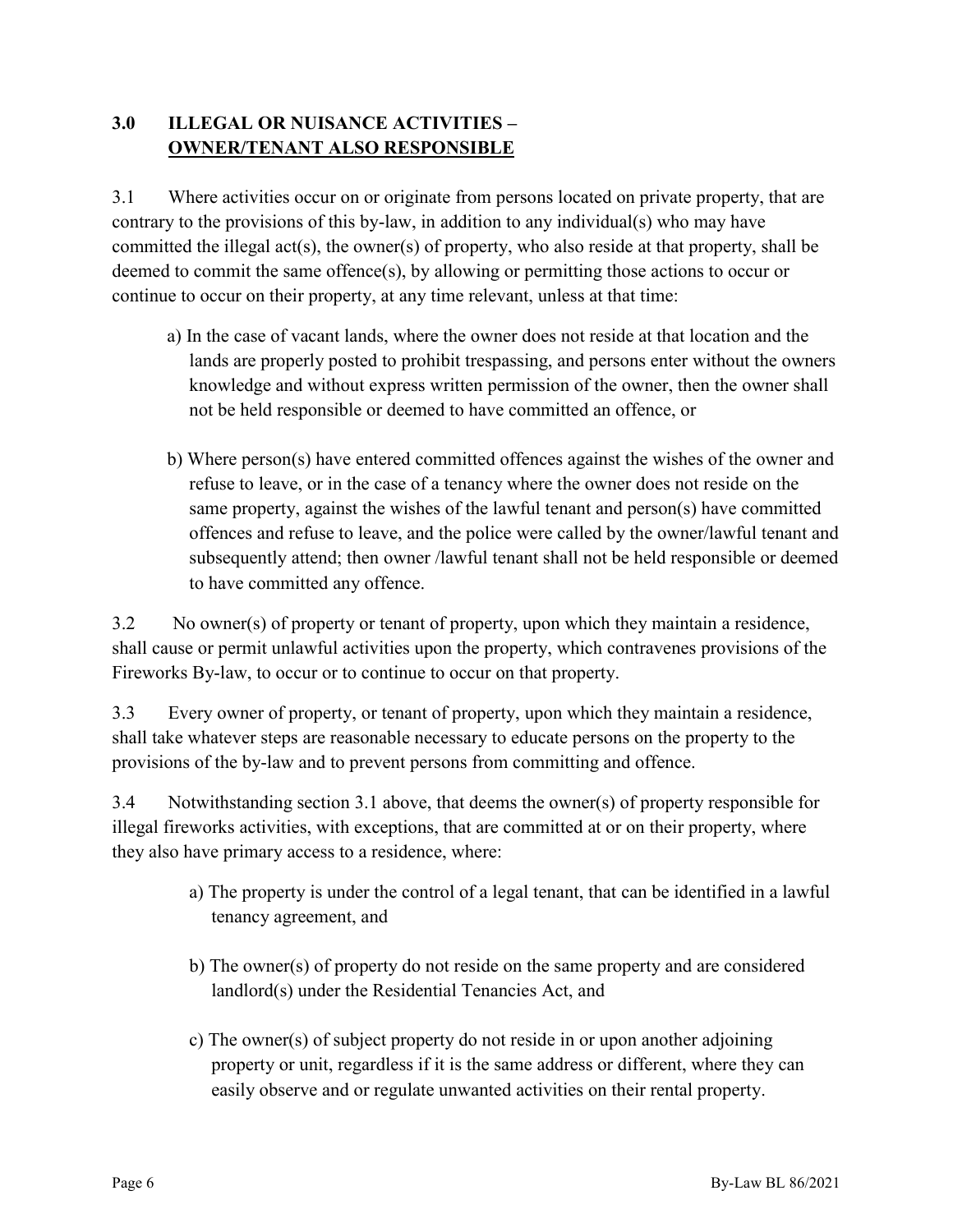3.5 Where 3.4 above is confirmed, the lawful tenant, identified upon in the lawful tenancy agreement, and not the property owner(s) shall be responsible for any illegal fireworks activities that originate on or from the property, no matter whom may have also actually committed and offence under the fireworks By-law and will be deemed to be allowing or permitting the illegal activities.

3.6 Any owner(s) of property, that claim the property where illegal fireworks activities are occurring, is a rental property where a lawful tenant is in control, shall, on request of an Officer, produce and supply any necessary documents to prove the tenancy.

# **4.0 SALE**

4.1 No person shall display, offer for sale, sell or buy Low hazard Fireworks except on the following days:

- The "Named Days" set out in Appendix "A" of the by-law, where July  $1<sup>st</sup>$  can only be used to calculate lawful sale dates and any alternative dates for discharge purposes only
- The seven (7) preceding "Business Days" to each "Named Day"

4.2 No person shall acquire, hold, store, display, buy, sell or otherwise be in possession of any Firework, except in accordance with the Explosives Act, R.S.C. 1985, c. E-17 and its regulations.

4.3 The restrictions set out above, do not apply as it applies to paper toy caps, Christmas crackers and alike, that do not contain more than twenty five one-hundredths on a grain of explosive on average per cap or low hazard fireworks having a practical use such as highway safety flares, fuses and other small distress signals classed Class 7, Subdivision 4 of Division 2 (or Subdivision 1 of Division 2 for caps), of the Explosives Regulations.

4.4 No person shall sell possess, buy, sell or set-off any High Hazard Fireworks within the City, except in accordance with approved permit requirements of this by-law and in conformance to all other provincial and federal laws.

4.5 No person shall sell any firecrackers or prohibited fireworks within the City.

4.6 No person shall display or cause to be displayed any fireworks for sale or purchase unless they are displayed for sale in a package, a glass case or other suitable receptacle way from flammable goods and out of the reach of minors; fireworks not in approved packaging must be inaccessible to the public.

4.7 No person shall display or cause to be displayed any family fireworks, such that the fireworks are for sale in lots exceed 25 kilograms each in gross weight and or do not have sufficient separation distance to prevent fire from rapidly spreading between such lots.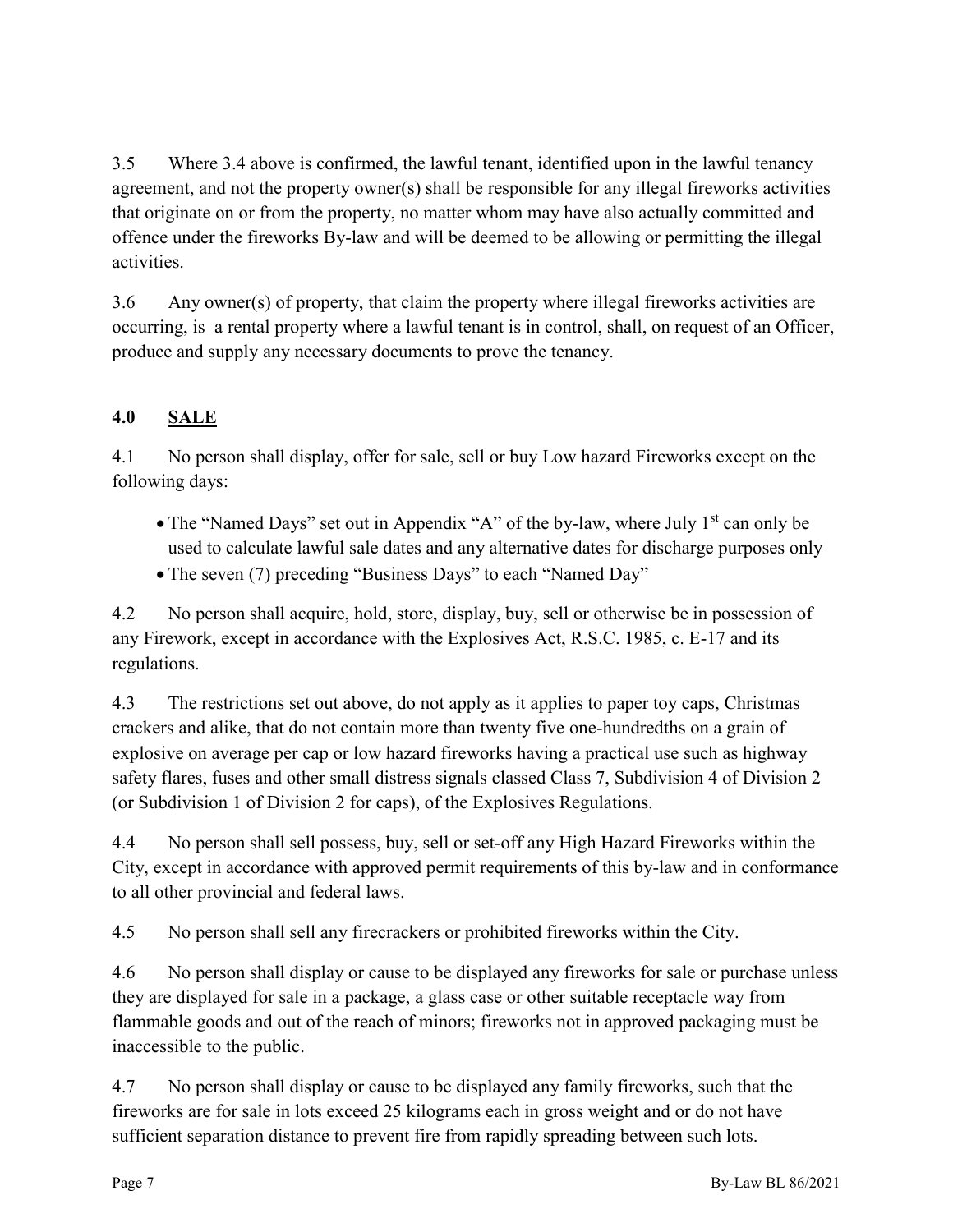4.8 No person shall display fireworks in a shop window unless they are mock samples and do not contain any explosive compound.

4.9 No person shall display fireworks in a place where they exposed to the rays of the sun or to an excess heat source.

## **5.0 LAWFUL DISCHARGE**

5.1 Family fireworks may be discharged, without a permit, on the evenings of the "Named Days" set out in Appendix "A" and on the preceding evening of the "Named Days", starting at Dusk

5.2 Additionally, Family fireworks may be discharged, without a permit on the day(s)-only, set out in Appendix "B", but does not include the evening prior.

5.3 No person shall discharge any firework on any days of the year, except those authorized in Appendix "A' or Appendix "B" without obtaining a permit authorization, in advance, from the Fire Chief.

5.4 No person shall discharge any firecrackers or prohibited fireworks within the City.

## **6.0 ALTERNATIVE - WEATHER DAY**

6.1 Where inclement weather makes discharging Family fireworks on both the "Named Day" and the prior evening to the "Named Day", the only alternative discharge date will be the next calendar days' evening, immediately following the "Named Day".

## **7.0 SPECIAL RULES- JULY 1st MID-WEEK**

7.1 In a year where the actual Canada Day falls on a Monday or Tuesday of the week, persons can choose to set off Family Fireworks on the evening preceding the July 1<sup>st</sup> holiday as well as the evening of July  $1<sup>st</sup>$ , or Family Fireworks may be lawfully discharged during the Saturday evening only, of the PRECEDING (weekend before) the July  $1<sup>st</sup>$  holiday.

7.2 In a year where the actual Canada Day falls on a Wednesday, Thursday or Friday of the week, persons can choose to set off Family Fireworks on the evening preceding the July 1<sup>st</sup> holiday as well as the evening of July  $1<sup>st</sup>$ , or Family Fireworks may be lawfully discharged during the Saturday evening only, of the FOLLOWING (weekend after) the July 1<sup>st</sup> holiday.

## **8.0 DISCHARGE EXEMPTION PERMIT – Family Fireworks**

8.1 Persons who wish to obtain authorization to discharge Family Fireworks, other that on a Days authorized by Appendix's "A" or "B", may apply to the City Fire Chief for consideration of a recognized religious or cultural event, or other significant personal event; with the required application and/or submitting any required information and pay the prescribed user fee.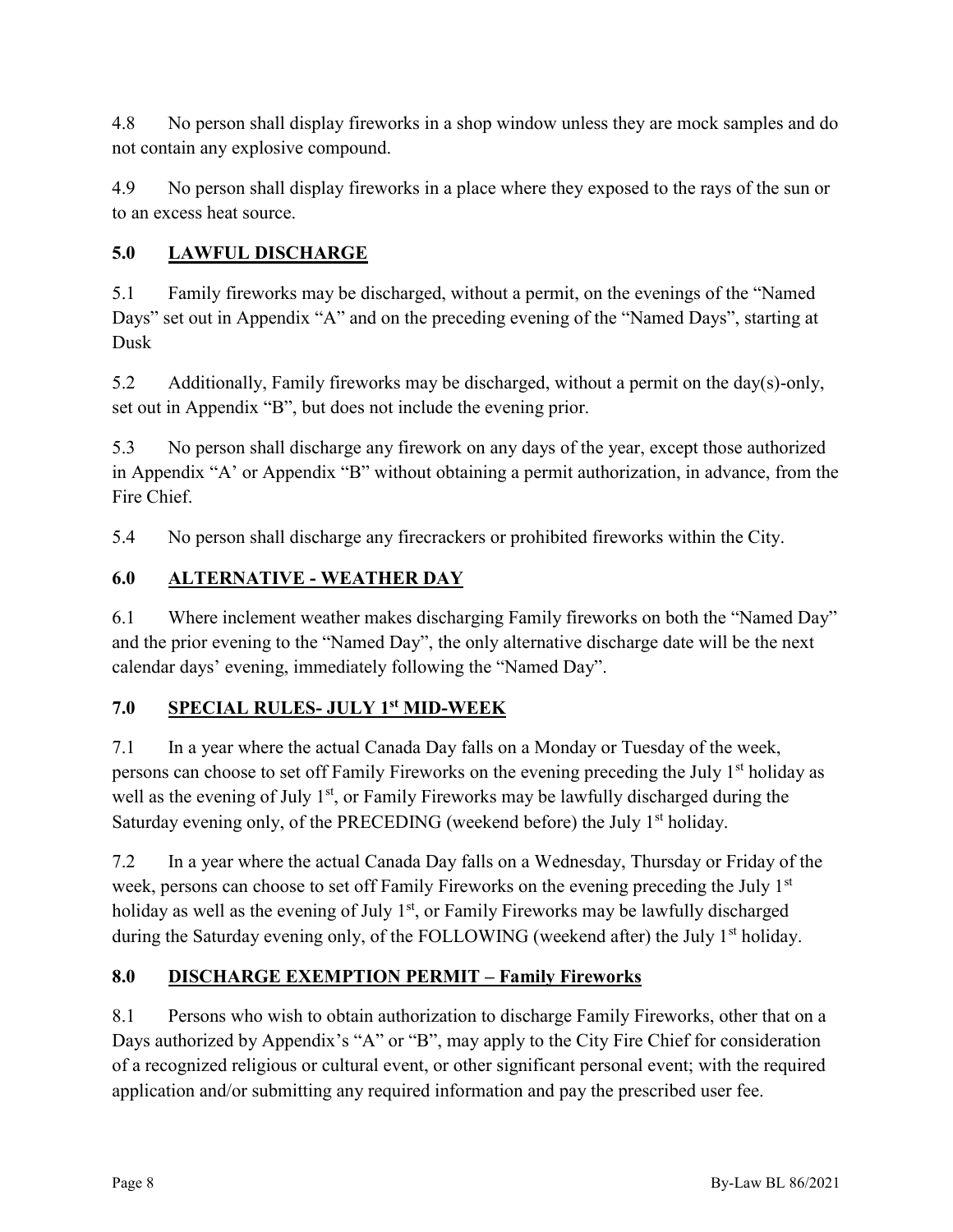8.2 The Fire Chief, taking into account the contents of the application along with any additional information requested and obtained, may issue a permit on such terms & conditions as is deemed appropriate to the proposed display, taking all known factors into consideration.

8.3 The Fire Chief, may refuse to grant the exemption request and such decision and reasons for the refusal, will be in delivered, in writing, and shall be final and not subject to appeal.

8.4 No person shall discharge any firework authorized by a permit, except in keeping with the terms and conditions of any authorizing permit.

8.5 No person shall apply for or obtain any discharge permit through fraud, deceit or deception, or by suppling false information.

8.6 The Fire Chief, may cancel any permit issued or Order any display occurring under a permit, to cease, where the Chief believes, at the specific moment there is a very real risk of public safety or a fire ignition may result, or where, in the Fire Chief's opinion, the applicant has not been truthful.

# **9.0 DISPLAY FIREWORKS (High Hazard) - PERMIT REQUIRED**

9.1 No person shall set off display fireworks (high hazard) without first applying and obtaining authorization from the City's Fire Chief.

9.2 Every person that wishes to hold a display of High-Hazard Firework shall fully complete the require application and/or submit any required information and pay the prescribed user fee, before the application is considered.

9.3 Every applicant for a Display Permit, for high hazard fireworks displays, shall provide any additional information to the satisfaction of the Fire Chief to allow proper consideration of the application, including proof of required pyrotechnic certifications, required under the Explosives Act and knowledge of the display fireworks manual.

9.4 The Fire Chief, taking into account the contents of the application along with any additional information requested or obtained, may issue a permit on such terms & conditions as is deemed appropriate to the proposed display, taking all known factors into consideration.

9.5 The Fire Chief, may refuse to grant the permit request and such decision and reasons for the refusal, will be in writing and shall be final and not subject to appeal

## **10.0 THEATRICAL FIREWORKS (Pyrotechnics) - PERMIT REQUIRED**

10.1 No person shall set off Theatrical Fireworks without first applying and obtaining authorization from the City's Fire Chief.

10.2 Every person that wishes to hold an event or theatrical production, where theatrical fireworks are to be used, shall fully complete the require application and/or submit any required information and pay the prescribed user fee, before the application is considered.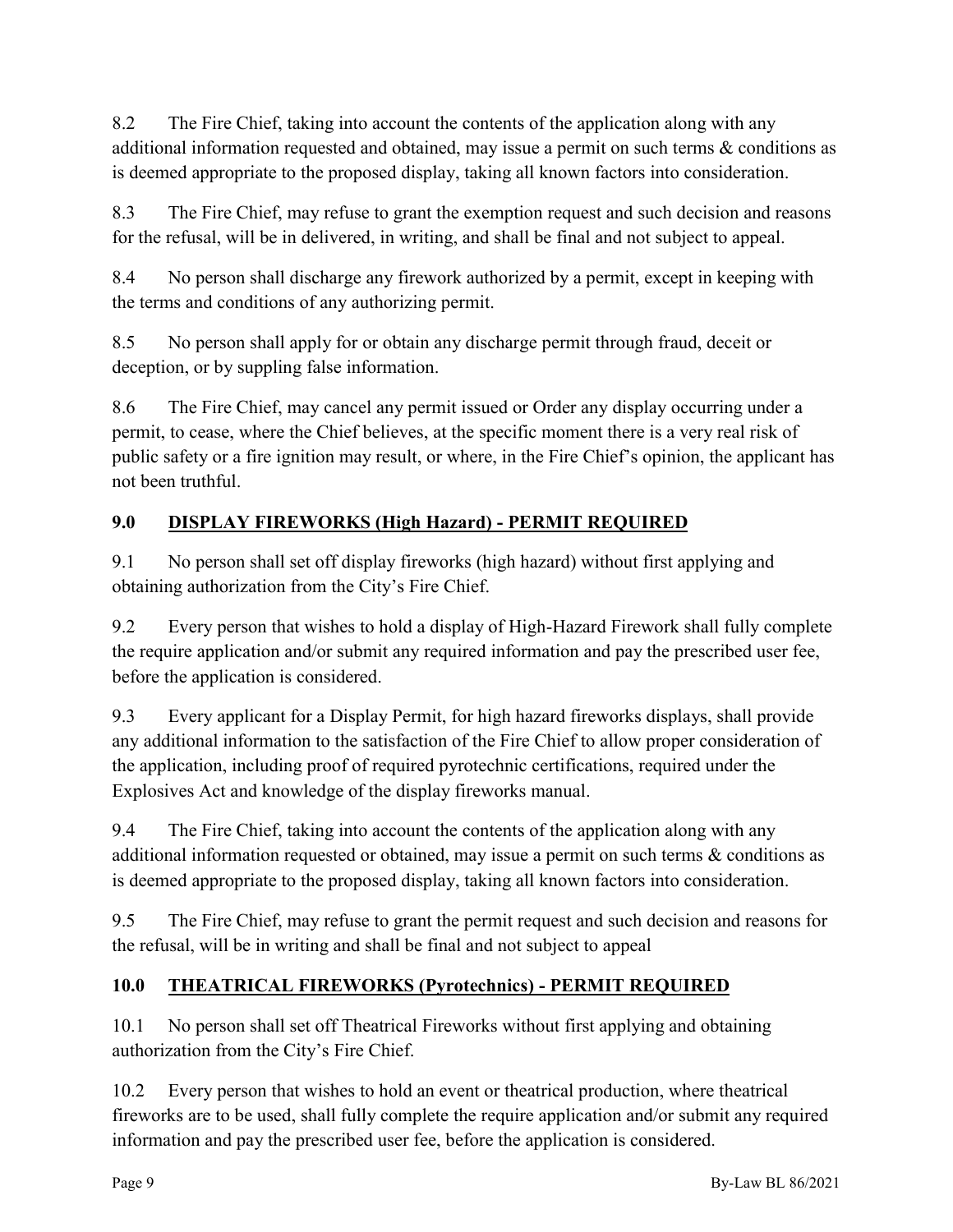10.3 Every applicant for use of theatrical fireworks Display shall provide any additional information to the satisfaction of the Fire Chief to allow proper consideration of the application, including proof of required pyrotechnic certifications required under the Explosives Act and knowledge of the pyrotechnics special effects manual.

10.4 The Fire Chief, taking into account the contents of the application along with any additional information requested or obtained, may issue a permit on such terms & conditions as is deemed appropriate to the proposed display, taking all known factors into consideration.

10.5 The Fire Chief, may refuse to grant the permit request and such decision and reasons for the refusal, will be in writing and shall be final and not subject to appeal.

## **11.0 FIRE CHIEF PERMITS - GENERAL**

11.1 No person shall discharge any firework authorized by a permit, except in keeping with the terms and conditions of any authorizing permit.

11.2 No person shall apply for or obtain any discharge permit through fraud, deceit or deception, or by suppling false information.

11.3 The Fire Chief, may cancel any permit issued or Order any display occurring under a permit, to cease, where the Chief believes there is a very real risk of public safety or fire ignition may result or where, in the Fire Chief's opinion, the applicant has not been truthful and no person shall continue a display where a permit has been cancelled.

## **12.0 OBSTRUCTION – OFFICER**

12.1 No person shall interfere or obstruct with any Law Enforcement Officer in the execution of their duties, including failure to allow entry onto private lands to inspect lands, other than access into a dwelling area without a search warrant, or by failing to produce any permit(s) claiming to authorize fireworks related activities being investigated.

## **13.0 OFFENCES**

13.1 Any person who fails to comply with any requirement of this By-law is guilty of an offence, and shall upon conviction be liable to a penalty as set out in Section 61 of the Provincial Offences Act, R.S.O. 1990, c. P.33, as amended from time to time, or any successor thereof.

## **14.0 MINIMUM FINE – NUISANCE / ILLEGAL DATE**

14.1 Where any person is found guilty of an offence under sections 2 or 3 (illegal discharges by date/time, cause nuisance or unsafe conditions), and multiple offences occurred on the same day, the minimum fine for each offence, as authorized under section 429 (1) of the Municipal Act, shall be five hundred dollars per offence, to a maximum fine not to exceed ten thousand dollars.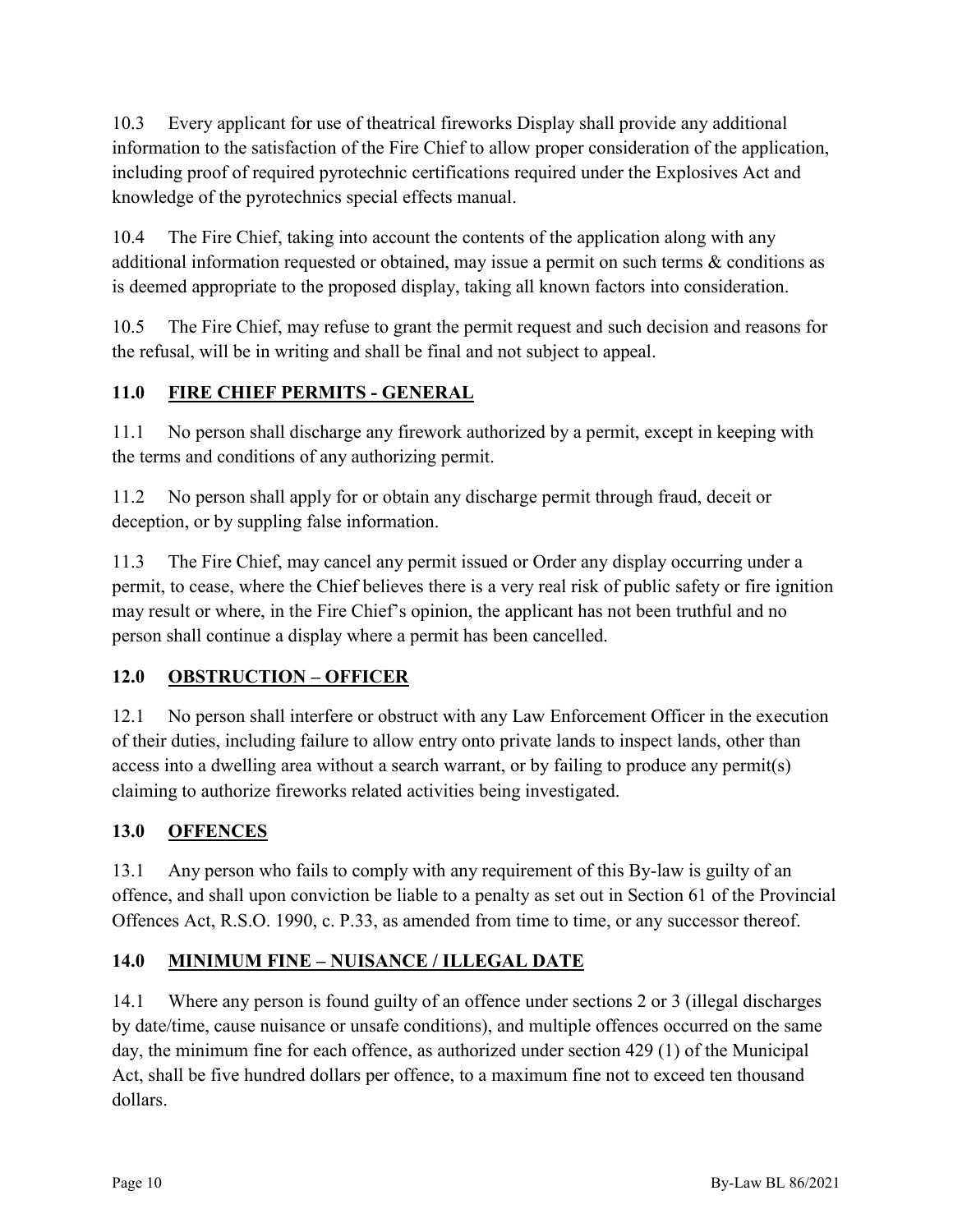#### **15.0 SYSTEM OF FINES - OFFENCES**

15.1 Where any person engages in the unlawful sale, display, or discharge of fireworks, contrary to any provision of this by-law, the following system of fines shall apply:

- a) Any offence will be designated as a continuing offence for every hour upon which it continues to occur and the minimum fine for every hour shall not be less than onehundred dollars per hour, to a maximum not to exceed a fine of ten thousand dollars per day, and
- b) Where more than one offence is committed on the same property on the same day, they will be deemed multiple offences and each offence committed shall have a minimum fine of five hundred dollars each, to a maximum fine not to exceed ten thousand dollars per day.

## **16.0 ADDITIONAL ORDER – COURT**

16.1 Additionally, section 431 of the *Municipal Act* allows, if any by-law of a municipality or by-law of a local board of a municipality under this or any other Act is contravened and a conviction entered, in addition to any other remedy and to any penalty imposed by the by-law, the court in which the conviction has been entered and any court of competent jurisdiction thereafter may make an order,

(a) prohibiting the continuation or repetition of the offence by the person convicted.

## **17.0 NUSIANCE FEE / DEBT RECOVERY**

17.1 Where, due to illegal fireworks activity, a nuisance event has required more than one emergency response in any four-hour period, and a conviction for an associated offence has been registered, the City may invoice the owner of property, upon which those multiple emergency responses have attended, for any and all costs if those emergency responses, including additional administrative costs set out in the user fees.

17.2 Any fees due to the City, pursuant to this by-law that remain unpaid by the owner, constitutes a debt of the owner to the City and may be added to the tax roll for the property on which the business is located and collected by the City in the same manner as municipal taxes.

17.3 In addition to any other rights and remedies that the City may have, the City may collect any Fees as a debt owing by the Owner to the City by way of an action in a court of competent jurisdiction.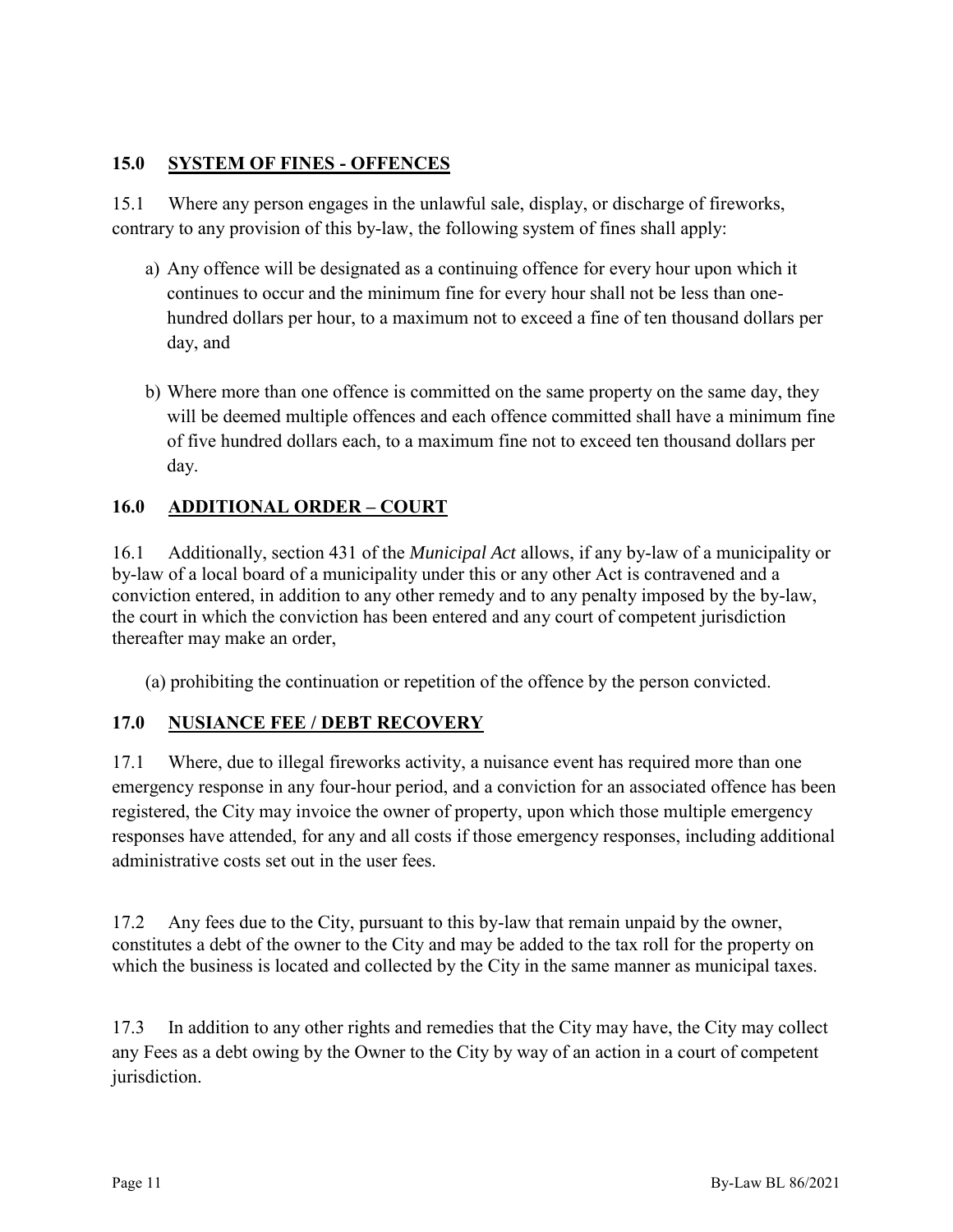#### **18.0 SERVICE OF NOTICE**

18.1 Any Notice, may be served on the owner by delivering it, verbally or in person to the owner or in writing, by leaving it with the person whom appears to be in-charge at the property and shall be deemed to be delivered after five calendar days, where mailed.

#### **19.0 SEVERABILITY**

19.1 If a court of competent jurisdiction declares any provision or part of any provision of this By-law to be invalid or to be of no force and effect, it is the intention of the Council in enacting this By-law, that each and every other provision of this By-law authorized by law, be applied and enforced to the extent possible according to law.

#### **20.0 SHORT TITLE**

20.1 This by-law may be cited as the "Fireworks By-law."

#### 21.0 **REPEAL**

- 21.1 By-law 45-1993, as amended is hereby repealed.
- 21.2 Chapter 896 of the City of Thunder Bay Municipal Code is hereby repealed.
- 3. This By-law shall come into force and take effect on the date it is passed.

Enacted and passed this 22nd day of November, A.D. 2021 as witnessed by the Seal of the Corporation and the hands of its proper Officers.

> Bill Mauro Mayor

Krista Power City Clerk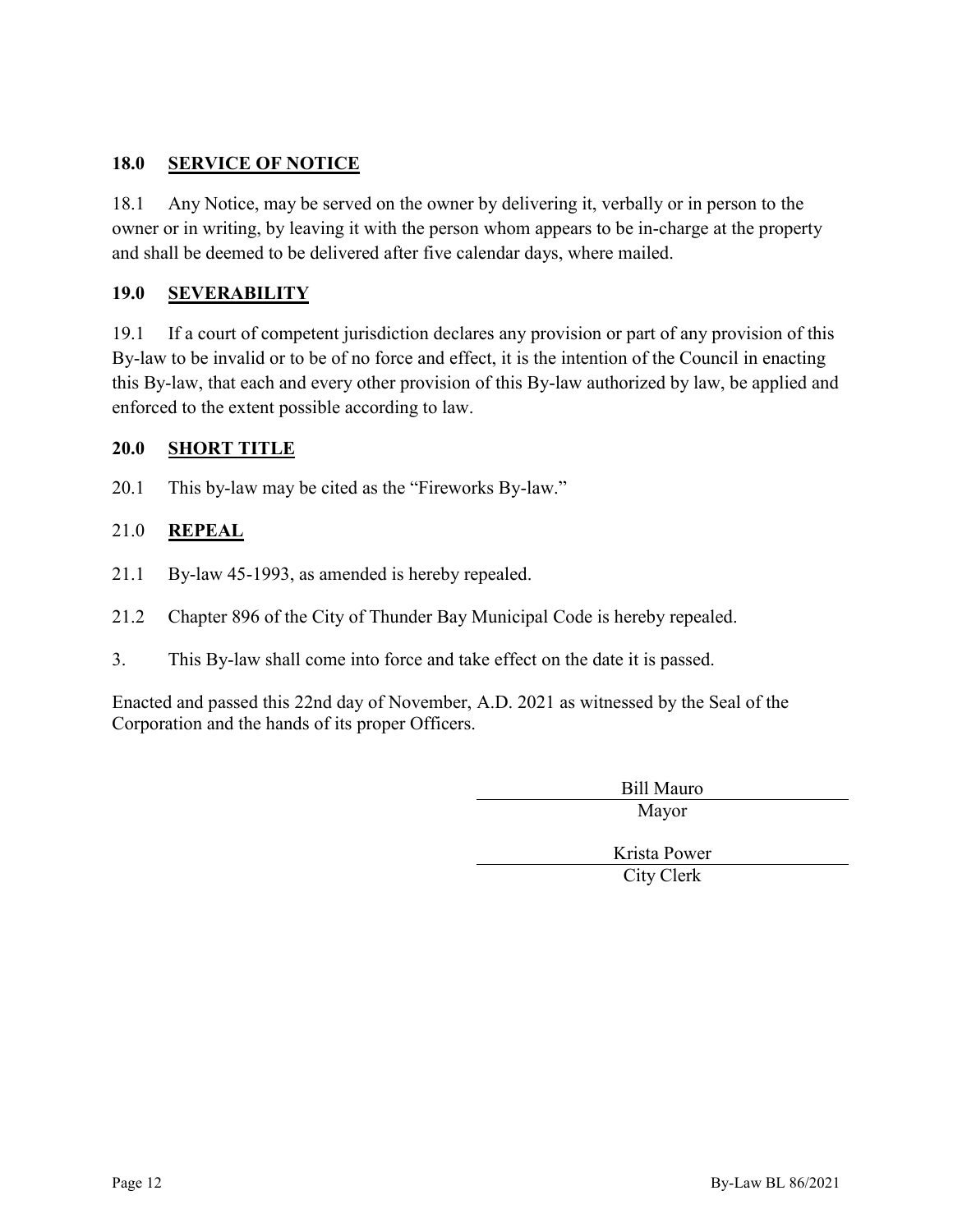#### APPENDIX "A"

of By-law BL 86-2021

Fireworks By-law

#### **LIST OF "NAMED DAYS"**

The following "Named Days" are the calendar days upon which discharge is permitted, and includes the evening of the preceding day. These days are also to be used to calculate the lawful display  $\&$  sale dates, where retail displays  $\&$  sales are permitted within the City. Additionally, there is an exception for retail sales concerning Canada Day, where discharge dates may vary dependant on any days that are not on a weekend, while lawful sale days will always tie to the actual July  $1<sup>st</sup>$  date, for the purposes of calculating sale dates:

- Canada Day (Dusk June  $30<sup>th</sup>$  –to 12:30am on July 1, and Dusk July 1 to 12:30am July  $2<sup>nd</sup>$ )
- Civic Holiday [also referred to as August-long] (Dusk Sunday evening prior to holiday Monday –to 12:30am of the Monday, and dusk on Holiday Monday – to 12:30am of Tuesday morning following)
- New Years Day (Dusk on new Years' eve –to 12:30am Jan.1, and dusk Jan.1st to 12:30 am of Jan.2<sup>nd</sup>)